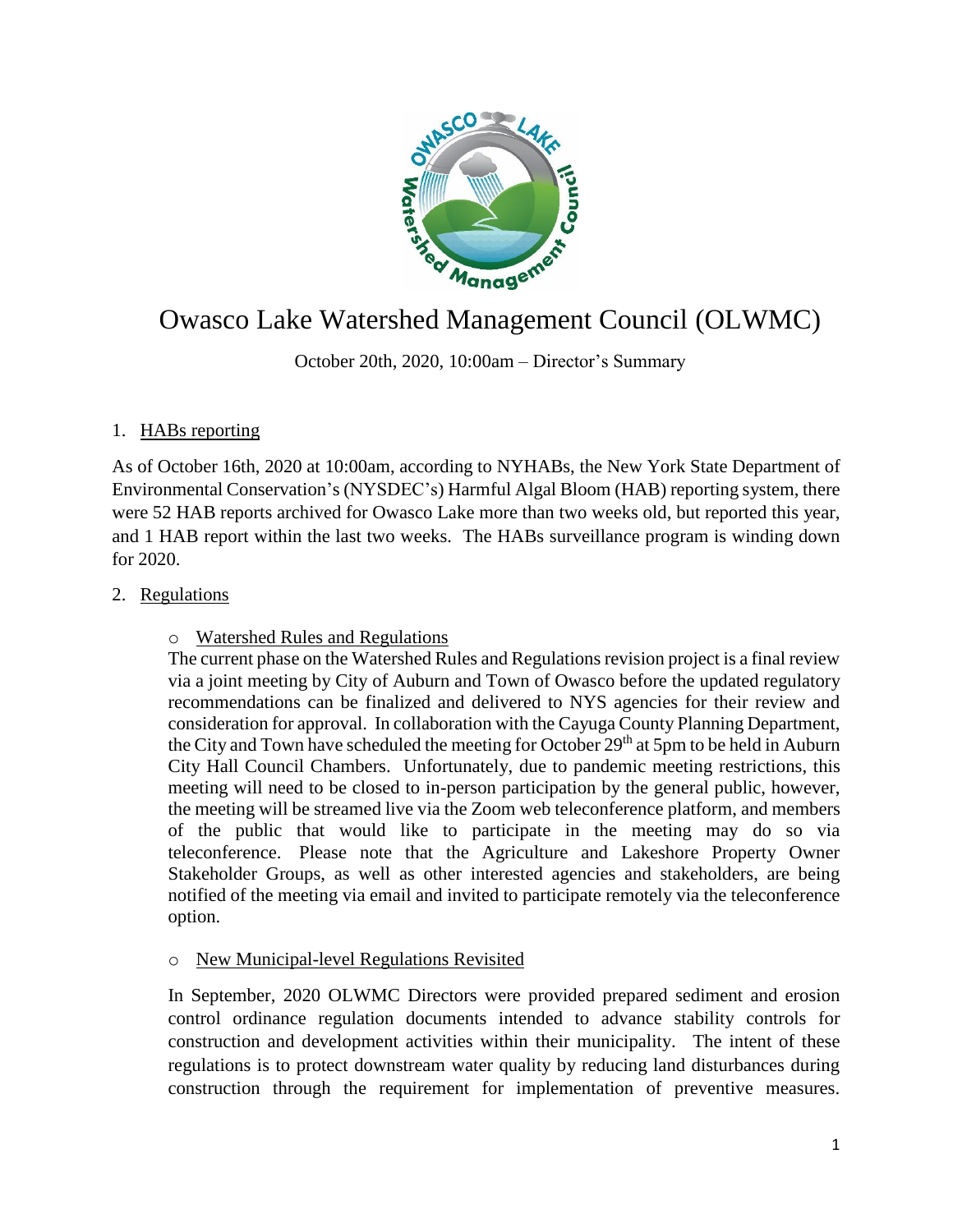Directors were requested to bring these documents to their municipalities to start the discussion and public process for the adoption of new ordinances. Feedback from municipal level discussions for adopting new sediment and erosion control ordinances is welcomed.

#### o New York State Tributary Regulations

NY Assembly Bill: A08349 passed in the NYS Assembly earlier this year, has gone through committee, and the bill passed the NYS Senate (NY Senate Bill: S05612) on July 21st. It was returned to, and passed with, the Assembly. Finally, the Governor will have to sign it for it to become law. We are watching the progress of this bill closely and have been strong advocates of the process through engagement with local and regional government representatives. With this bill signed into law, the OLWMC will have achieved the tributary permitting protections originally sought through petitioning for watershed tributary reclassification, but instead gained through regulatory protections advanced at the state level. Once signed into law, widespread Class C watershed streams will require the same protections (through project permitting) as streams with higher classifications. If this new law comes to pass, the OLWMC and Cornell Cooperative Extension (CCE) will work collaboratively to disseminate the information to Owasco Lake Watershed residents.

#### 3. Watershed Inspection and Protection Division

#### o NYSDEC Partnership

The Watershed Inspection and Protection Division (OLWIPD) remains very active in the field identifying both land and water perturbations that are in need of restoration measures, as well as recent land use improvements and restoration projects to be recognized. The OLWIPD is developing an agenda and meeting schedule for forthcoming partner meetings that host and garner advisement from the NYSDEC and Watershed Inspection Committee (WIC) advisors. Future meetings will be held more routinely (i.e., twice yearly) than previously to maintain accountability and timeliness for the completion of action items, as well as the mutual commitment to watershed protection efforts. Broadly, the NYSDEC Region 7 is responsible for regulatory enforcement of permitted facilities within the Owasco Lake Watershed, and the OLWIPD acts as a local enforcement arm according to local watershed rules and regulations. During the wet weather of September 29<sup>th</sup>, the OLWIPD offered support to the NYSDEC Finger Lakes Hub with flow observations for tributaries. This guidance helped the Finger Lake's Hub team determine whether sampling was warranted due to higher flows.

#### o Recognition efforts

The OLWIPD's September recognition article, published September  $25<sup>th</sup>$ , 2020 with the Citizen, spotlighted the efforts of Camp Casowasco, a local youth camp, that voluntarily took actions to improve land conditions that were poised to deteriorate downstream water quality. These actions including bank and soils stabilization efforts downstream of a failed dam structure as well as downstream velocity controls. Camp staff expressed the spiritual connection between camp visitors, Owasco Lake, and the surrounding lands. Please find the full article here: [https://auburnpub.com/lifestyles/camp-casowasco-connecting](https://auburnpub.com/lifestyles/camp-casowasco-connecting-spiritual-experiences-with-lake-protection/article_ad6ce0d7-708c-547c-8188-fde8d41f45c8.html)[spiritual-experiences-with-lake-protection/article\\_ad6ce0d7-708c-547c-8188-](https://auburnpub.com/lifestyles/camp-casowasco-connecting-spiritual-experiences-with-lake-protection/article_ad6ce0d7-708c-547c-8188-fde8d41f45c8.html)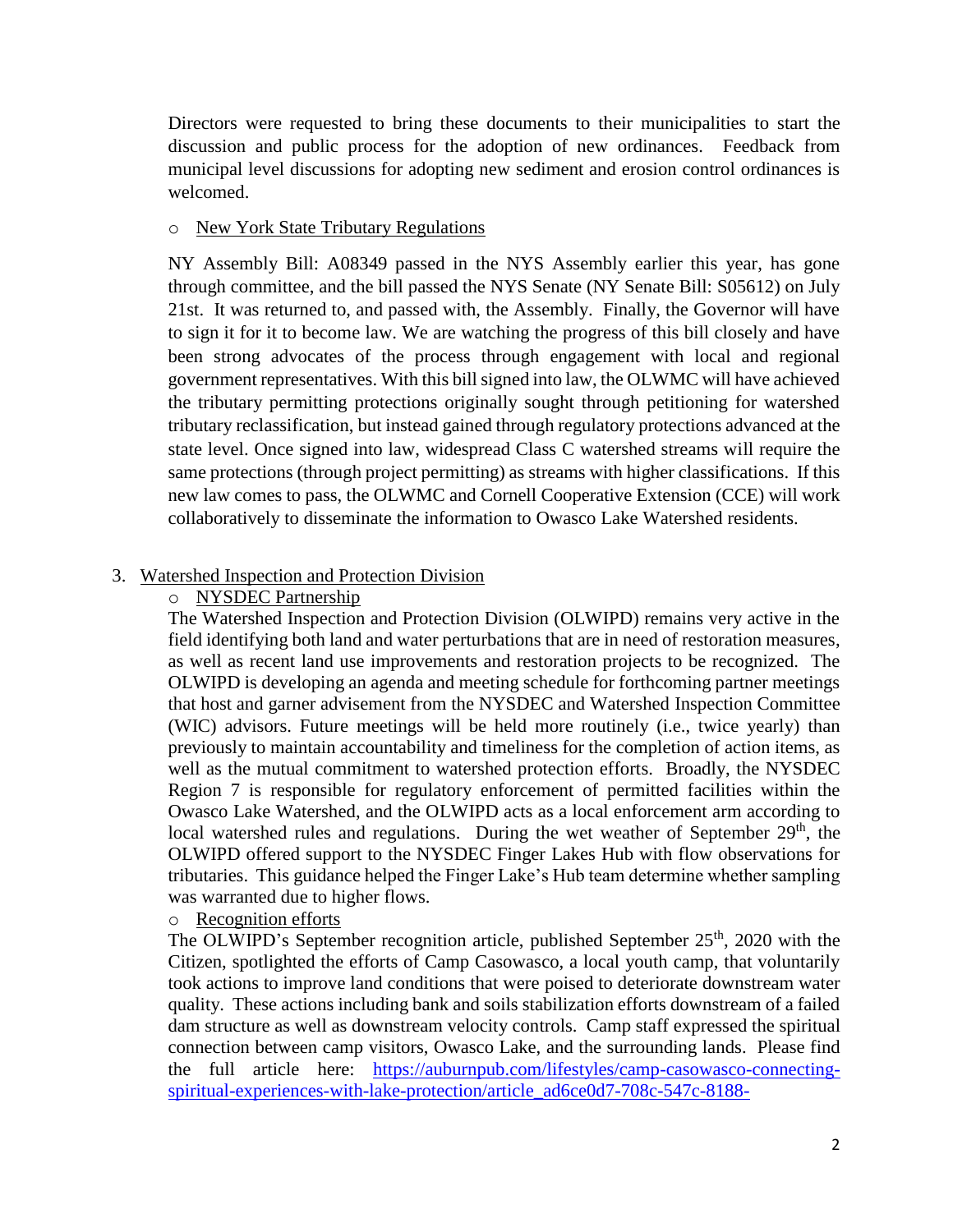[fde8d41f45c8.html.](https://auburnpub.com/lifestyles/camp-casowasco-connecting-spiritual-experiences-with-lake-protection/article_ad6ce0d7-708c-547c-8188-fde8d41f45c8.html) The article was also featured in the September WQMA newsletter for which the OLWIPD providing assistance with editing and organization.

- o Signage
	- The Owasco Lake Watershed Management Council's OLWIPD is working closely with the Owasco Watershed Lake Association (OWLA) to rollout a variety of signage projects in the near term. The organizations are cost-sharing 'lake friendly living signs' and 'no dumping-drains to lake' storm drain medallions to be places in Villages Groton and Moravia and the Hamlet of Locke. The OLWIPD has inventoried storm drains throughout the watershed to prioritize those to receive medallions and has communicated with municipal/highway officials for approvals for installations; most of the storm drain medallions will be installed with the assistance of volunteers in partnership with both OWLA and local Boy Scouts Troop 11. On October 6, local Boy Scout Troop 11 volunteered and supported the OLWIPD with the installation of storm drain 'do not dump' medallions in Moravia. An October 7<sup>th</sup> Citizen article featured this effort, highlighting volunteerism in support of water quality protection.
	- In support of our collaborative 'lake-friendly living' initiative, project partners are finalizing permissions with highway superintendents (i.e., at town/village/hamlet, Cayuga County, and NYS levels) for the attachment of signage to existing and future tributary signage. In partnership, OWLA plans to distribute associated "lake friendly living" themed literature to the public in watershed as soon as possible.

#### o OLWMC Lake Friendly Living Pledge-

The OLWMC Lake Friendly Living Pledge is fully fledged and operational on the OLWMC website- We ask watershed residents make a difference throughout the watershed by taking the pledge to advance a variety of land and water stewardship practices. This pledge opportunity aligns with a standard style 'Lake Friendly Living' logo used along with consistent messaging growing throughout the Finger Lakes Region. Those who take the pledge, and are interested in helping promote this messaging through signage, are being delivered 'lake friendly living' lawn signage. We have requested the City of Auburn and watershed towns and villages resolve to endorse and take the pledge on behalf of their municipalities. Template resolutions were provided to all OLWMC represented municipalities to support that effort. The City of Auburn brought their resolution to adopt the pledge to their October  $15<sup>th</sup>$ Council meeting where it carried unanimously. Thus far, I received reports from the Towns of Niles and Owasco and the Village of Moravia that all passed resolutions taking the pledge for those lands within the watershed for which they maintain ownership. They will work towards achieving the actions requested in the pledge within the municipality limits, in solidarity with those making such efforts throughout the Owasco Lake Watershed.

## The pledge:

*I know my choices can affect water quality for Owasco Lake. I pledge to incorporate 'Lake Friendly Living' practices to reduce my impacts on Owasco*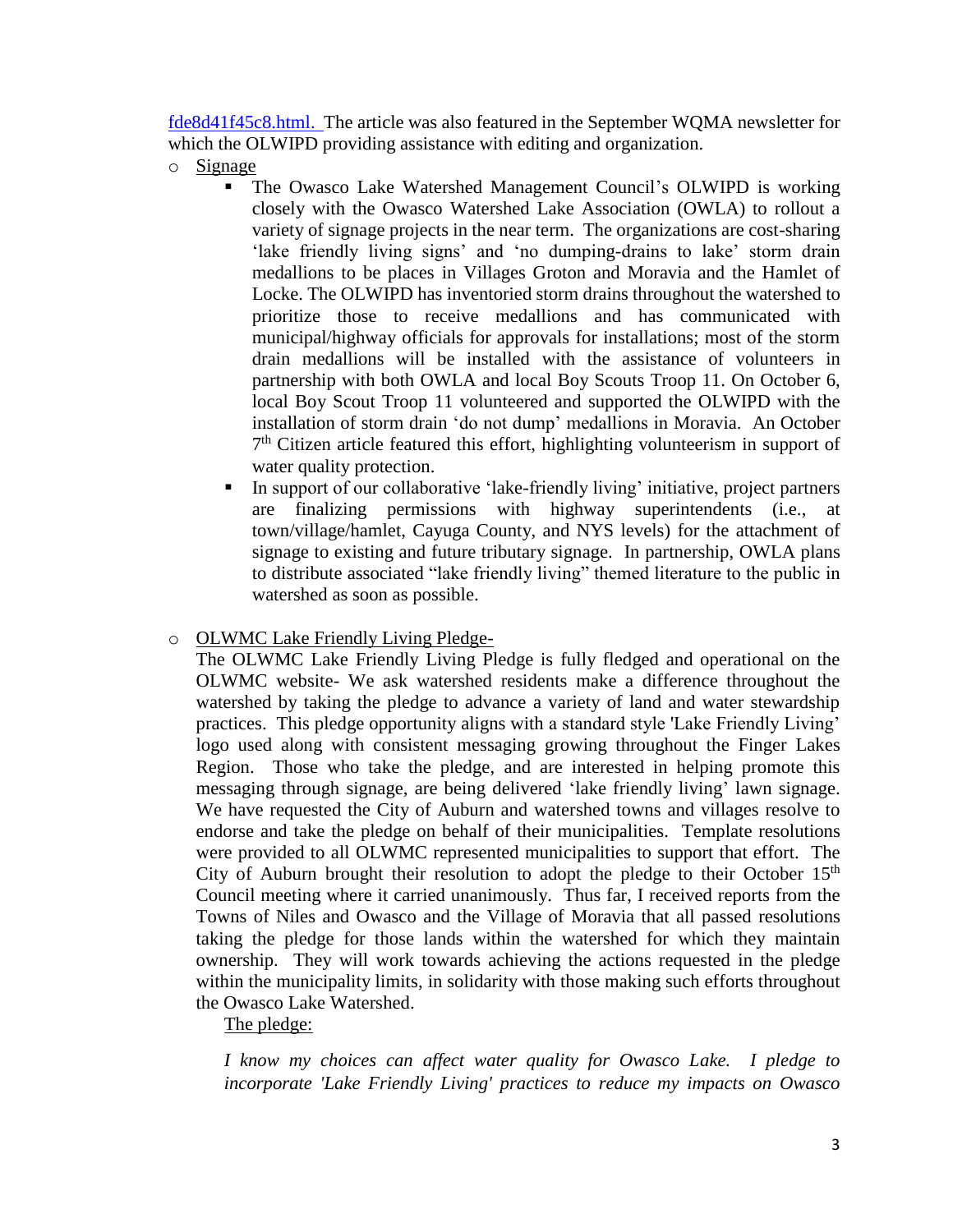Lake. I will adopt these practices that help reduce pollutants and minimize runoff *into Owasco Lake:*

*(1) I pledge to refrain from using excessive lawn fertilizers and chemicals to help prevent Harmful Algal Blooms (HABs).*

*(2) I will only use limited phosphorus-free fertilizers (as governed by NYS law), applied properly.*

*(3) I will maintain my septic system.*

*(4) I will reduce hazardous wastes and dispose of them properly.*

*(5) I will dispose of prescription drugs properly; I will not flush them.*

*(6) I will maintain my vehicles, water-crafts, and other recreational vehicles to reduce fluid leaks as well as the spread of aquatic invasive species.*

*(7) I will use water wisely.*

*(8) I will not dispose of leaf litter or lawn clippings in waterways or ditches.*

*(9) I will strive to work towards practicing recommended Best Management Practices (BMPs) for land use activities within the Owasco Lake Watershed.*

o Recognition Articles

The OLWIPD's October feature article spotlights observations and research to-date related to the occurrence of 'Lake Foam' on Owasco Lake.

## *4.* Tributary Level Sensors Installation Project

OLWMC partners are moving forward with the installation of tributary level sensors throughout the watershed. The partnering group, Hyfi, is finalizing securing permits and deployment schedules. They have permission to deploy sensors with Cayuga County Highway Department at five sites, the Town of Groton at 1 site, and at several locations within the Owasco Flats. Hyfi, while continuing to pursue permission for installation at three sites in Sempronius, Town of Owasco, and Tompkins County, has reached out to NYSDOT Region 3's permit specialist. NYSDOT 3 has offered Hyfi a list of questions and concerns to address as well as an initial permit application. They have reviewed their requirements and drafted responses to their inquiries; NYSDOT has indicated the need for a separate permit app for each of the 10 sites. The level sensors are in the final stages of testing, and the deployment team is eager to begin installations. Hyfi has been hard at work deploying sensors in Michigan and Ohio, building field experience and fine-tuning equipment and procedures close to home. Our timeline for deployment in New York has moved into the October/November timeframe.

## 5. Lakeshore Pickup Day

Julie Lockhart of OWLA is coordinating this year's nearshore garbage pickup day. This event is being promoted through OWLA membership, is sponsored by the OLWMC and will have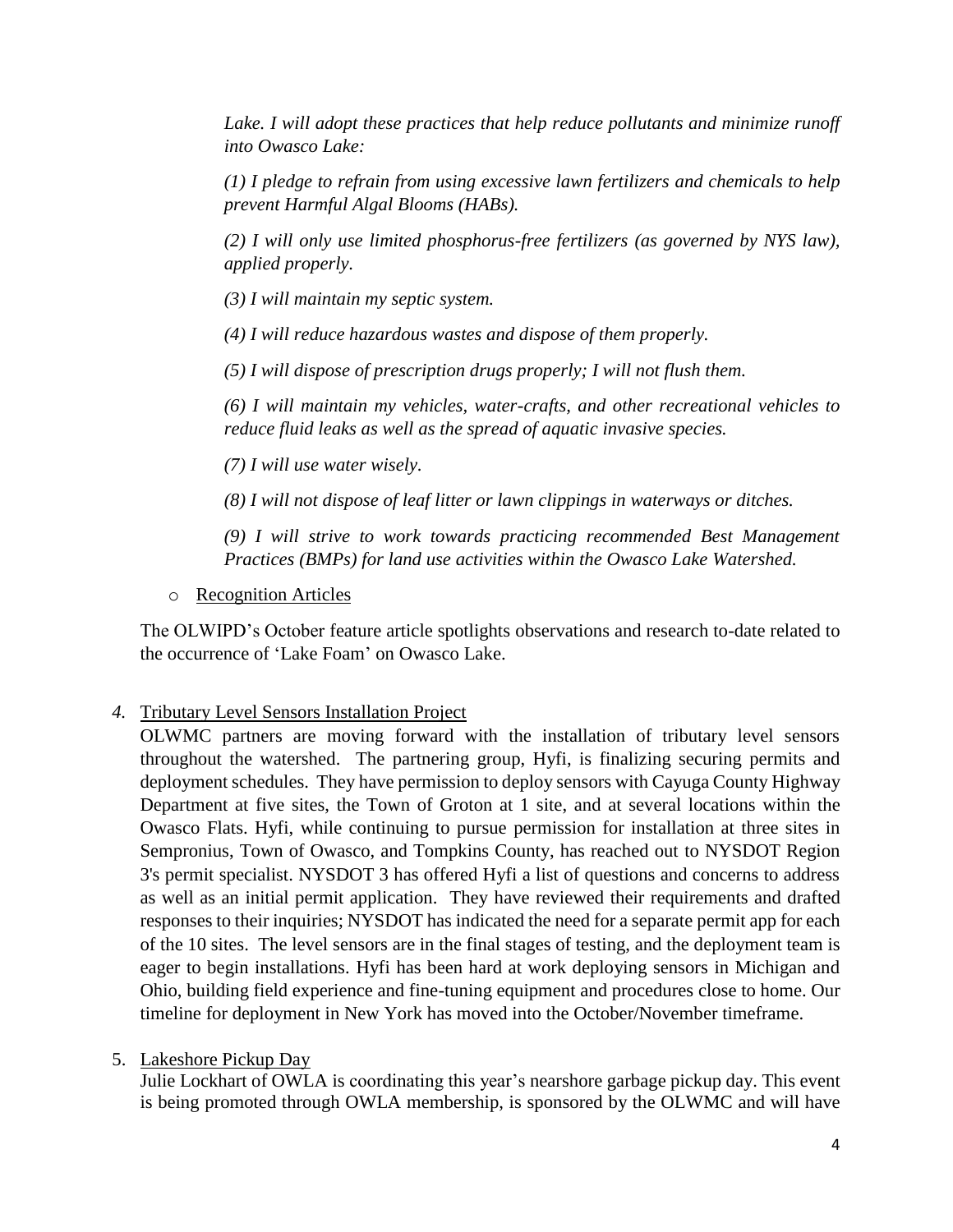implementation support by the OLWIPD. The scheduled date is Saturday, November 7 with a "rain/snow date" of November 14. This is when the lake level is poised to be lower for better shoreline accessibility. The event will take place on the north end of the lake at Emerson Park and immediate vicinity, and also on the south end around the Flats. OWLA will provide garbage bags, and Baker Hughes will supply gloves. Some townships have agreed to take the garbage collected free of charge.

## 6. Advancements in Watershed Phosphorus Removal

Crystal Creek Organics is a consulting engineering firm that has been conducting a full-scale test of its phosphorous removal technology at Spruce Haven Farm in Union Springs, New York. The demonstration is being funded by NYSERDA, and involves the processing of 400,000 gallons of manure digester effluent. The process "mineralizes" the soluble phosphorous, converting it into a compound that is not readily available to plants, and into a large particle size that makes it less mobile in the fields once. Recently, Crystal Creek was one of 20 Finalists Selected for Round Two of the \$3 Million Grow-NY Global Food and Agriculture Business Competition. More Than 260 Startups from 27 Countries Applied to Compete in Innovative Mentoring Program. The Food and Agriculture Industry Competition is Funded through Upstate Revitalization Initiatives – CNY Rising, Finger Lakes Forward and Southern Tier Soaring – Regional Comprehensive Strategies Aimed at Revitalizing Communities and Growing the Economy. More information can be found here: https://www.grow-ny.com/governor-cuomo-announces-20-finalists-selected-for-round-twoof-the-3-million-grow-ny-global-food-and-agriculture-business-competition/

#### 7. Funding Programs, OLWMC Budget, and Finances

- o The OLWMC is planning to propose for a Regional Conservation Partners Program to obtain Natural Resource Conservations Service (NRCS) funding through United States Department of Agriculture (USDA) 2018 Farm Bill. We are proposing to make whole certain NYS conservation funding categories to continue advancing capacity for restoration and water quality protection efforts within the watershed, especially concerning buffering of watershed streams and ditches. OLWMC represented municipalities were requested to estimate annual funding expenditures on ditch maintenance as part of their highway budgets, to add as in-kind match and a commitment for the federal grant proposal.
- $\circ$  The OLWMC finance committee met on October 6<sup>th</sup> to draft a proposed OLWMC budget for 2021. The draft budget was delivered to the board for the October meeting for any discussion and/or requests for revision so the budget can be finalized for approval this year.
- o The OLWMC is currently undergoing its annual audit, required under organizational bylaws. This process increases transparency with the NYS Comptrollers Authorities Budget Office and maintains OLWMC eligibility for Federal and State grant opportunities. The OLWMC requires annual updates for IRS 990 and Char 500 to maintain pre-qualified status with state and federal grant programs.
- o Having successfully built organizational credit over the course of 2019-2020, the OLWMC was approved for a line of credit increase from \$1000 to \$5000 dollars.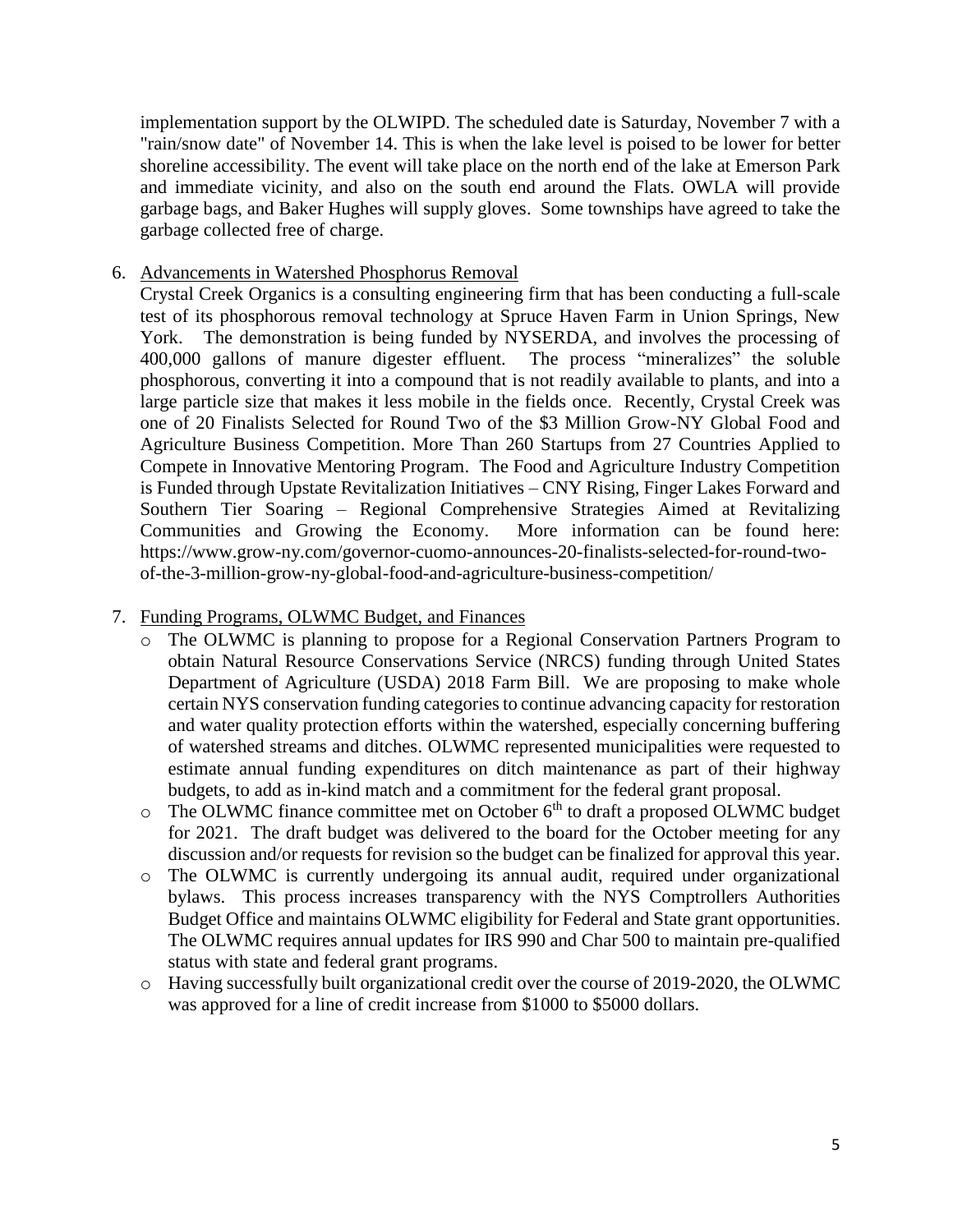- 8. Hemlock Trees and the Hemlock Woolly Adelgid
	- o Members of OWLA, Cornell Cooperative Extension (CCE) and other partners are working collaboratively with the OLWMC to coordinate Hemlock Woolly Adelgid (HWA) mitigation to help protect Hemlock trees within the Owasco Lake Watershed. The first step to ultimately advance this initiative through biocontrol (e.g., beetles, top down approach) or insecticide (bottom up approach) will require Hemlock tree and HWA inventories. Our group was field-trained August 12th by CCE's 'Hemlock Hunters' and has been enrolled with the Cornell University Hemlock Initiative and its Hemlock Hunters organization. The Owasco Hemlock Hunters Team will take on the important task of surveying, as completely as time, energy, land owner permission, and weather permit, the health of Hemlocks in the ravines of the Owasco Lake Watershed. Inventorying of the HWA is led by OWLA and will start with a focus on ravine areas in the southwest Owasco Lake Watershed.
	- o On Wed October 7, Caroline (Carri) Marschner of the Cornell Hemlock Hunters was the guest speaker at the monthly OWLA public forum. The gorges/ravines the Cornell experts suggest the team focuses on exist in three Towns: Scipio, Moravia, and Niles. To inform and gain the support of the respective Municipal Council members, OWLA leadership attended the Niles monthly board meeting on Thursday Oct 8 and plans to attend the Moravia meeting on Wed October 21. After gaining support from the respective Town Councils, OWLA plans to proceed to contact as many of the towns' property owners as possible to get their permission to access their land.
	- o Fillmore Glen Park is underway with an extensive treatment of the hemlocks throughout the gorge. Yellow pesticide applicator signs were placed as recently as October 8, 2020 and lined almost the entire length of the North Rim Trail. The trees receiving treatment are older trees and have been marked with silver tags at the base. Park Supervisor, John Burns, verified the efforts and he said the other local state parks (e.g., Buttermilk, Treman, Taughannock) are all underway with phased treatments and have received a grant to assist with funding. They are limited to 1500" of tree diameter per application round. Mr. Burns said the conditions and assessments are very positive as they proceed with treatments; he believes the park has managed to treat ahead of more destructive infestation. During its October  $12<sup>th</sup>$ , 2020 visitation of the Park grounds, the OLWIPD did not find any sign of the HWA infestations.
	- o According to the September 20th announcement of awards for the Great Lakes Restoration Initiative (GLRI), the Onondaga County Soil and Water Conservation District received their requested \$50,000 for HWA treatment in the Skaneateles watershed.
- 9. Spring willow planting

The OLWMC and OWLA are planning community willow planting projects along watershed riparian corridors for spring 2021. Both groups will continue to develop the logistics for coordinating these efforts over the next several months.

- 10. Land Acquisition
	- $\circ$  Based on a press release dated October 5<sup>th</sup>, the Finger Lakes Land Trust announced it purchased 38 acres in the town of Moravia, Cayuga County. Located in the Owasco Flats,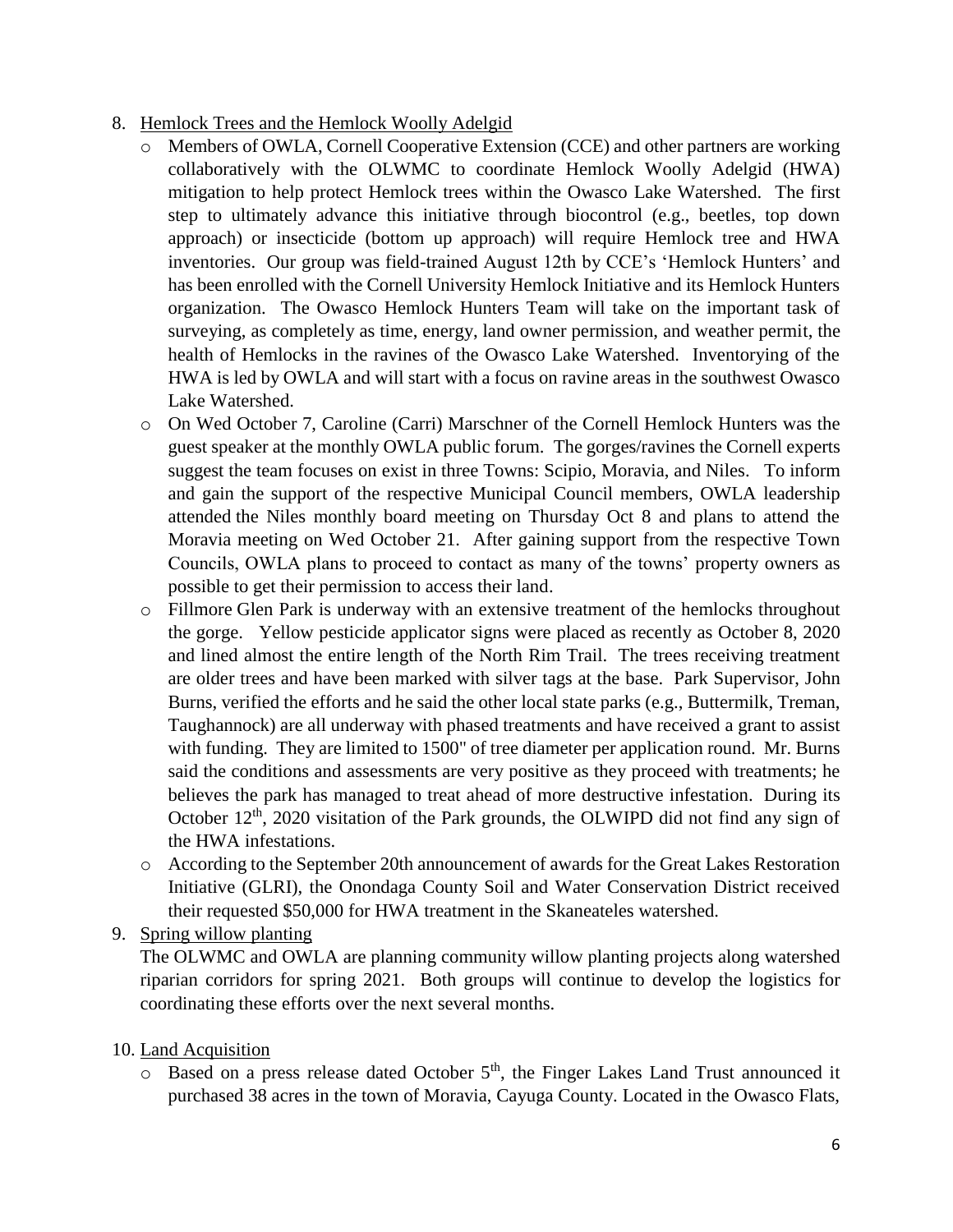the property contains 785 feet of frontage along the Owasco Inlet and is adjacent to the Owasco Flats Wildlife Management Area (OFWMA). The following is from their press release:

*"The property is primarily comprised of agricultural fields and is in close proximity to other conservation lands owned by Cayuga County and the City of Auburn. When funds become available, the Land Trust will partner with the New York State Department of Environmental Conservation (NYSDEC) to transfer ownership of the parcel.*

*An important area ecologically, the flats are part of the National Audubon Society-designated Greater Summerhill Important Bird Area (IBA), and visitors often find Bald Eagles soaring overhead. Protection of lands in this area also safeguards the water quality of Owasco Lake by filtering runoff to the inlet.*

*The Land Trust intends to partner with the U.S. Fish & Wildlife Service to conduct wetland restoration activities on the land prior to conveyance to NYSDEC. Conversion of pasture lands to wetlands will enhance the water filtration capacity of the inlet and create excellent habitat for birds and other wildlife.*

*This is the Land Trust's fifth land protection project at the Owasco Flats. The area is popular for both paddling and birdwatching. Information about visiting the flats can be found at www.gofingerlakes.org, a resource created by the Land Trust to encourage people to get outdoors.*

*By working cooperatively with landowners and local communities, the Finger Lakes Land Trust has protected nearly 25,000 acres of the region's undeveloped lakeshore, rugged gorges, rolling forest, and scenic farmland. The Land Trust owns and manages a network of 35 nature preserves that are open to the public and holds perpetual conservation easements on 150 properties that remain in private ownership.*

*The Land Trust focuses on protecting critical habitat for fish and wildlife, conserving lands that are important for water quality, connecting existing conservation lands, and keeping prime farmland in agriculture. The organization also provides programs to educate local governments, landowners, and local residents about conservation and the region's unique natural resources. Additional information about the Finger Lakes Land Trust may be found at www.fllt.org."*

 $\circ$  The OLWMC will evaluate lands targeted for acquisition by with TNC for land holding opportunities (according to OLWMC Member's approved resolution 01-2020, the OLWMC resolved to hold real property to protect land and watershed features that support the protection of water quality). The OLWMC, TNC, and the City of Auburn are developing common source water protection signage for lands acquired by both TNC and